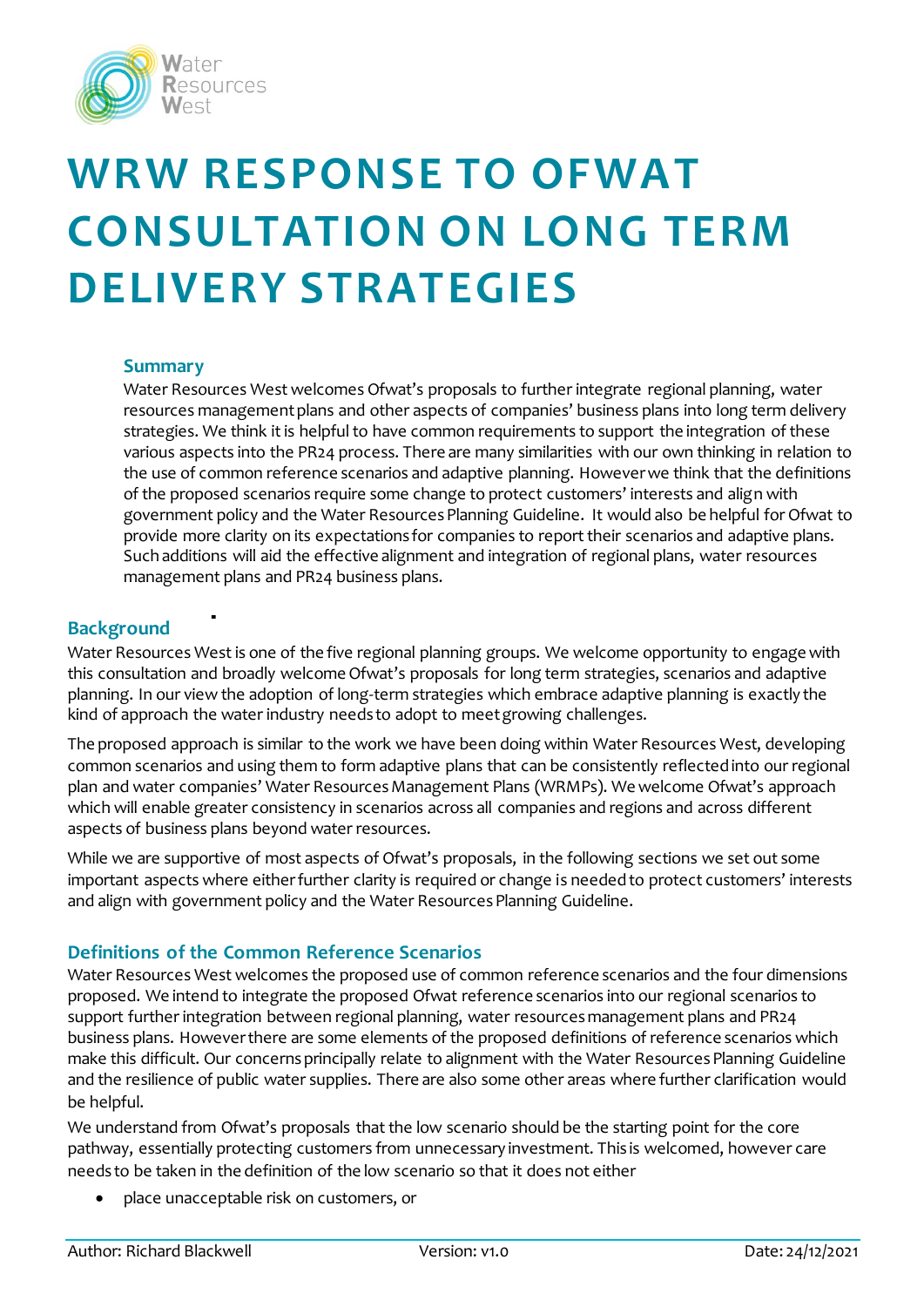conflict with statutory obligations, regulatory requirements or government policy.

As a regional group, our focus is naturally on water resources. A general principle should be that the low scenarios should be consistent with the requirements in the Water Resources Planning Guideline and the Guiding Principles from both Defra and the Welsh Government. If such an approach is not followed the resulting regulatory inconsistency would result in companies having to face difficult choices. They may need to decide between a non-compliant WRMP, a non-compliant business plan or inconsistencies between the two.

Our views on the specific scenarios are set out below.

# **Climate change**

# *Representative Concentration Pathway (RCP)*

Ofwat's proposed low climate change scenario is based on RCP2.6.

In June 2021, the Climate Change Committee published a technical report<sup>1</sup> of the  $3^{rd}$  UK climate change risk assessment. In this report, they state that the cumulative emissions associated with RCP4.5 and RCP6.0 are within the range consistent with current policies, and the RCP 8.5 emissions scenario is above the upper end of the current policies range, while RCP2.6 is below the lower end.

<span id="page-1-2"></span><span id="page-1-1"></span>The Climate Action Tracker reports the expected climate change based on current global policies and actions this shows a range of 2.0 – 3.6 °C², very similar to that predicted under RCP6.0 $^3$ . By contrast RCP2.6 is cooler than the optimistic scenario in the Climate Action Tracker as shown in [Table 1.](#page-1-0)

<span id="page-1-0"></span>*Table 1. Warming above pre-industrial levels in 2100 from November 2021 edition of the Climate Action Tracke[r](#page-1-1)<sup>2</sup> and compared to the RCPs. Values in bold are used in the CAT Thermometer.*

| Temperature in °C                         |         | Lower<br>bound | <b>Median</b> | <b>Upper</b><br>bound | <b>Comparison to RCP3</b>                                     |
|-------------------------------------------|---------|----------------|---------------|-----------------------|---------------------------------------------------------------|
| <b>Current Policy</b><br>Projections      | High    | $+2.3$         | $+2.9$        | $+3.6$                | Very similar to RCP6.o: best<br>estimate 2.8°C, range 2.0-3.7 |
|                                           | Low     | $+2.0$         | $+2.5$        | $+3.2$                |                                                               |
|                                           | Average |                | $+2.7$        |                       |                                                               |
| Optimistic scenario<br>(net-zero pledges) |         | $+1.5$         | $+1.8$        | $+2.4$                | Warmer than RCP2.6: best<br>estimate 1.6°C, range 0.9-2.3     |

There is an academic debate about the appropriate scenario to use, especially for near term emissions (i.e. to 2050). However this centres largely on RCP8.5 versus medium scenarios like RCP6.0 $^4\rm{.}$ 

Another aspect to this is one of asymmetric risk. Under climate change the frequency and severity of drought events will increase. The consequence of planning to an overly optimistic scenario is to increase the risk of a

 $\overline{a}$ 

<sup>&</sup>lt;sup>1</sup> [Technical report,](https://www.ukclimaterisk.org/independent-assessment-ccra3/technical-report/) CCRA (June 2021)

<sup>&</sup>lt;sup>2</sup> Climate Action Tracker, November 2021 edition, [climateactiontracker.org/global/temperatures,](https://climateactiontracker.org/global/temperatures/) accessed 16 December 2021.

<sup>&</sup>lt;sup>3</sup> [UKCP18 Guidance: Representative Concentration Pathways,](https://www.metoffice.gov.uk/binaries/content/assets/metofficegovuk/pdf/research/ukcp/ukcp18-guidance---representative-concentration-pathways.pdf) Met Office, 2018

<sup>4</sup> See for example: "RCP8.5 tracks cumulative CO2 emissions" Christopher R. Schwalm, Spencer Glendon,

Philip B. Duffy, Proceedings of the National Academy of Sciences Aug 2020, 117 (33) 19656-19657, DOI:

[<sup>10.1073/</sup>pnas.2007117117](https://www.pnas.org/content/117/33/19656); "RCP8.5 is a problematic scenario for near-term emissions" Zeke Hausfather, Glen P. Peters, Proceedings of the National Academy of Sciences Nov 2020, 117 (45) 27791-27792, DOI:

[<sup>10.1073/</sup>pnas.2017124117;](doi:%2010.1073/pnas.2017124117) "Emissions – the 'business as usual' story is misleading" Zeke Hausfather & Glen P. Peters *Nature* **577**, 618-620 (2020), *[DOI: 10.1038/d41586-020-00177-3](https://doi.org/10.1038/d41586-020-00177-3)*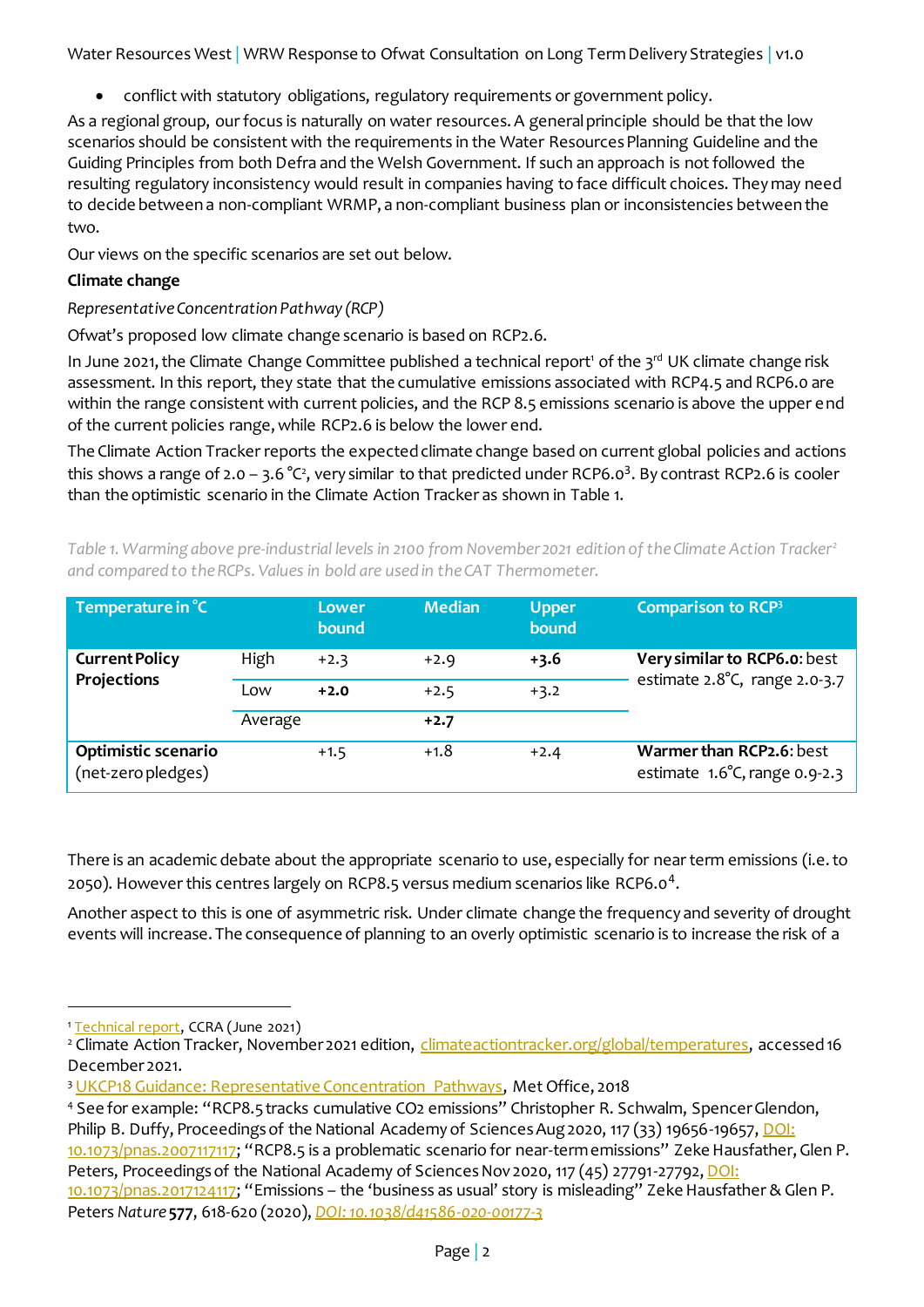loss of supply in drought events. A reliable water supply is consistently one of customers' highest priorities<sup>5</sup> and companies have a legal duty to make supplies available  $\,$  to persons who demand them $^6.$  By contrast the investment requirements to maintain water resources resilience under RCP6.0 climate change are expected to be modest compared to other policy requirements and are therefore affordable. Strong evidence of the asymmetry between the cost and risk, expressed as the cost of emergency response, is provided by the National Infrastructure Commission in "Preparing for a Drier Future"<sup>7</sup> .

In Wales the Water Resources Planning Guideline requires either the use of RCP8.5, or the use of both RCP8.5 and RCP6.0 in an adaptive plan $^{\rm 8}$ . Use of RCP2.6 is not permitted under the guideline for the Welsh companies.

All this evidence points to RCP6.0 as being the most appropriate for a baseline (i.e. low) scenario. In our view both the Ofwat business planning requirements and the Water Resources Planning Guideline should be updated to make clear that RCP6.0 should be used as a starting point and that RCP8.5 should be used to inform adaptive plans. This should apply to companies in England as well as companies in Wales.

#### *Percentile probability level*

Ofwat propose that both the high and low scenarios use the UKCP18 probabilistic projections and the 50<sup>th</sup> percentile. We support the use of probabilistic projections, but think that using the 50<sup>th</sup> percentile would result in significant risk to public water supplies.

There are different UKCP18 products available and different ones are better suited to different purposes. For example, the probabilistic scenarios are not spatially coherent. Therefore for water resources assessments which require spatial coherence to understand patterns of drought risk across different sources, we use Regional Climate Models<sup>9</sup>. However Regional Climate Models are only available for RCP8.5 and include only a limited number of projections. By contrast the probabilistic projections cover a wide range (3,000 per time period and RCP) and all four RCPs, therefore allowing a broader understanding of risk. It is possible to combine the approaches and rescale the spatially coherent outputs of the RCP8.5 Regional Climate Models to align with probabilistic projections for a different RCP. This is the approach we have adopted and we support the use of probabilistic projections generally because of the broader understanding of risk that they facilitate.

Using the 50<sup>th</sup> percentile means that the impact of climate change is equally likely to be under-estimated as over-estimated. That is a 50% chance that the water resources system fails to cope with a future drought. The consequence of failure would be loss of supply to customers, e.g. standpipes or rota cuts. We refer back to the asymmetry of cost and risk, expressed as the cost of emergency response, from the National Infrastructure Commission's "Preparing for a Drier Future"<sup>10</sup> mentioned above.

Because the consequences of failure for customers is so high, water resources management plans use headroom to consider the range of uncertainties in plan components. In their 2019 plans, all Water Resources West companies used a 95<sup>th</sup> percentile at the start of the planning period and reduced this over time. This is typical of water companies in the UK. The Water Resources Planning Guideline states that companies should accept a higher level of risk further into the future. This is because as time progresses the uncertainties will reduce and they have time to adapt to any changes. The Water Resources Planning Guideline also references UKWIR methodologies, which provide detailed methods for assessing and determining the appropriate level of headroom.

j <sup>5</sup> Regional Plan Customer Research, March 2021 Report by Dan Young (Shed Research Consulting) and Frank Grimshaw (Fasttrack Squared) for Water Resources West

<sup>&</sup>lt;sup>6</sup> Water Industry Act 1991, Section 37

<sup>7</sup> Preparing for a drier future, National Infrastructure Commission, 2018. Figure 9 shows £19bn costs to 2050 to achieve 1 in 500 resilience in a medium climate, low population scenario in England versus £34bn emergency response.

<sup>&</sup>lt;sup>8</sup> Addendum on UKCP18 scenarios for use in Water Resources Management Plan 2024 (Wales), May 2021 <sup>9</sup> There was a national project to produce climate datasets for consistent use by all five regional water resources groups: Regional Climate Data Tools, Atkins, February 2021.

<sup>10</sup> Preparing for a drier future, National Infrastructure Commission, 2018. Figure 9 shows £19bn costs to 2050 to achieve 1 in 500 resilience in a medium climate, low population scenario in England versus £34bn emergency response.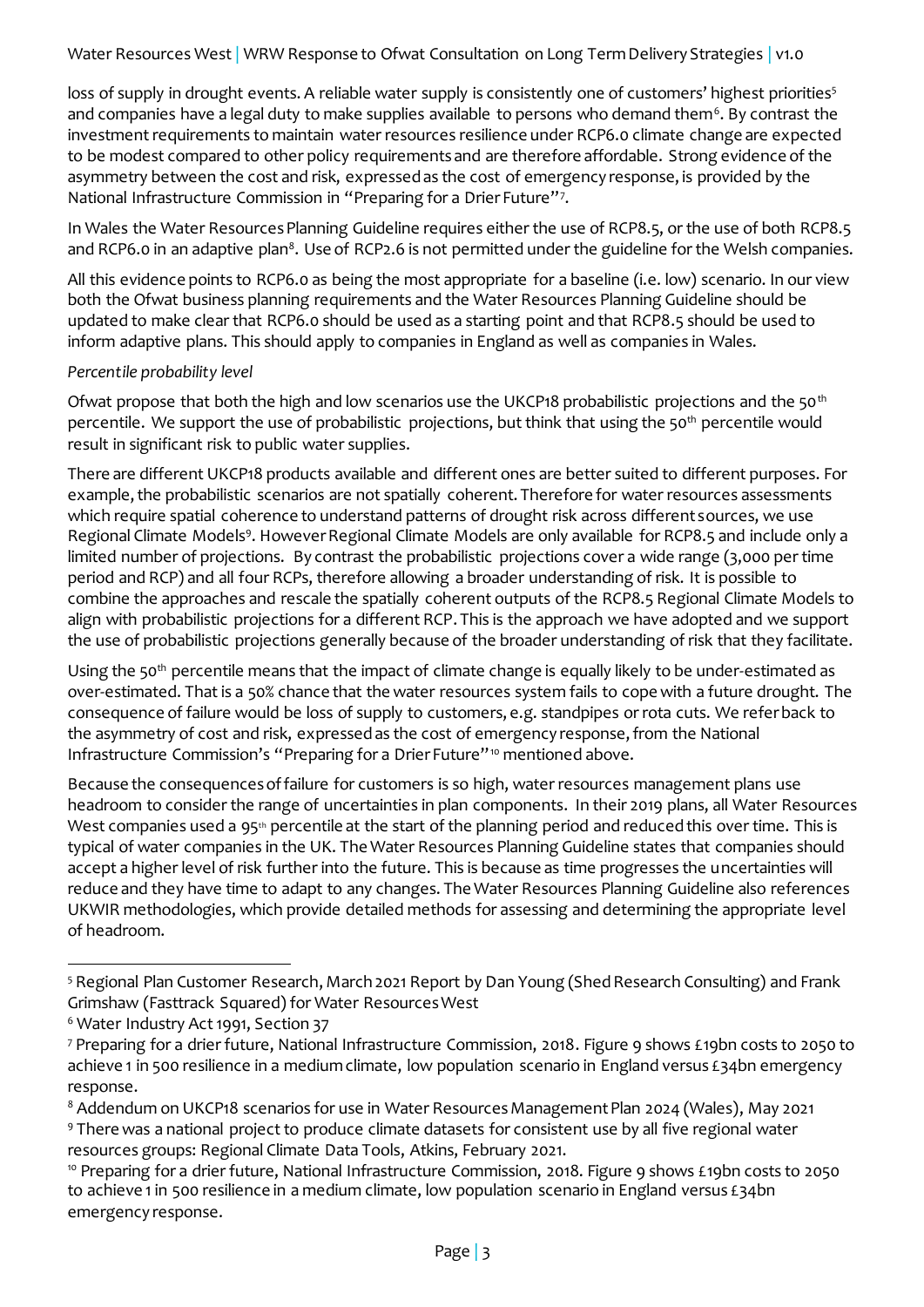Use of the 50<sup>th</sup> percentile by default would result in a deterioration in customers' supply resilience since climate change is already included in current plans at a significantly higher headroom percentile. For water resources, we therefore think that the headroom percentiles for the long term strategy and adaptive plan should be consistent with WRMP headroom and evidenced through that process. This should apply equally to climate change and other headroom components. This would ensure that customers' supplies remain resilient.

# **Technology**

Ofwat's proposed definition of the technology scenario includes reference to metering and leakage technologies. Water resources plans and business plans need to take account of policy for reductions in leakage and per capita consumption. Our interpretation of the technology scenario is that it would affect the cost of achieving the policy targets, but not affect the target. Therefore the level of water demand in this scenario would remain unchanged. This approach preserves the policy target and avoids overlap between the demand and technology scenarios. It would be helpful if Ofwat could either confirm this interpretation or clarify how the technology scenario would interplay with the demand policies.

## **Demand**

Ofwat's proposed definition of the demand scenario includes two main elements: (1) growth in population and properties and (2) the adoption of standards and regulations for water efficiency. We discuss these in turn below and add a third element which we believe is currently missing from the definition.

## *(1) Growth in population and properties*

Requirements for reflecting growth of population and properties into demand forecasts are set in the Water Resources Planning Guideline (Section 6.3). There are differences between England and Wales.

In England the Guideline states that "Your planned property and population forecasts, and resulting supply, must not constrain planned growth". It also says that "you should base your forecast population and property figures on local plans published by the local council or unitary authority". In this guideline the word 'must' indicates the action is related to a statutory requirement. If a company does not follow a 'must' there is a high risk their plan is not legally compliant. 'Should' indicates that the Environment Agency, Ofwat and Natural Resources Wales believe this action is needed to produce an adequate plan.

For England, the Guideline does allow the prospect of an adaptive plan where there is a significant difference between plan based and ONS projections. However it notes limitations in the ONS projections and uses the term "may" rather than "must" or "should" - the implication being that this divergence from plan based projections will require strong evidence that the plan will still fulfil its obligations, which will need discussion with the regulators. This is the opposite approach to that set out in the present Ofwat consultation which indicates that the low scenario based on ONS projections should be the starting point for the core pathway.

In Wales the Guideline simply says that "you will need to base your forecast population and property figures on the latest local authority population and property projections published by the Welsh Government". The National Population Projection for Wales should only be used when looking at the population of Wales as a whole. This however has limited applicability to water resources investment because water resources cannot be shared across the whole of Wales. The Guideline states that "your plan should be built up of assessments undertaken at a water resource zone level".

In our view the Ofwat business planning requirements and / or the Water Resources Planning Guideline should be updated to make them consistent. Government policy towards planning for growth should be consistently interpreted in the two, otherwise the companies face a choice between having their WRMPs or their business plans challenged.

## *(2) Adoption of standards and regulations for water efficiency*

The proposed low demand scenario includes the adoption by 2025 of building regulations and product standards to aid water efficiency. Our interpretation of this this is similar to the technology scenario referenced above. Water resources plans and business plans need to take account of policy for reductions in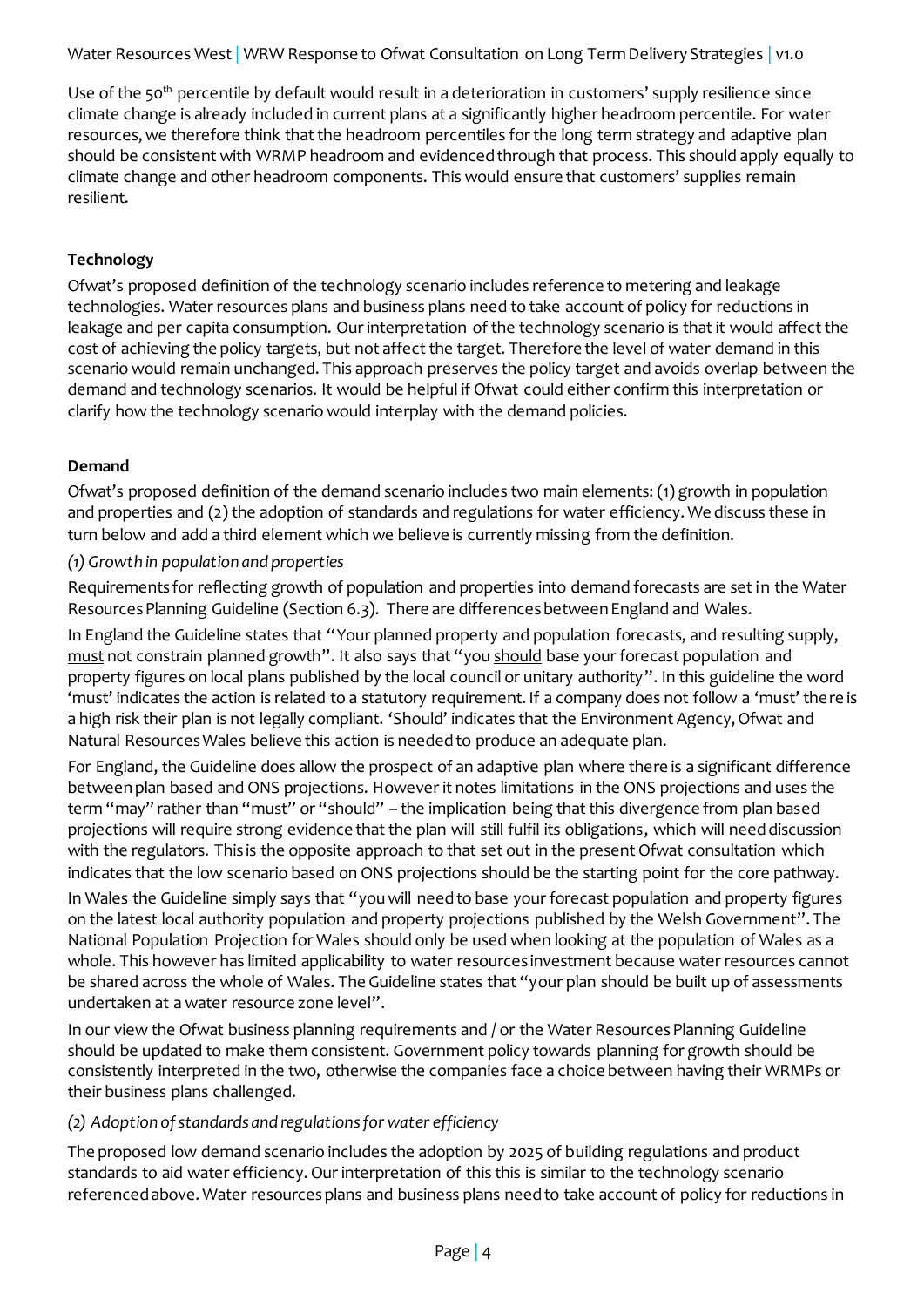leakage and per capita consumption. Therefore this element of the scenario would affect the cost of achieving the policy targets, but not affect the target. Therefore the level of water demand in this scenario would remain unchanged.

It would be helpful if Ofwat could either confirm this interpretation or clarify how the adoption of standards and regulations would interplay with the demand policies. If this interpretation is correct then it may be simpler to combine these elements with the technology scenario, e.g. to form a technology and standards scenario. In that way the technology and standards scenarios would explore the uncertainty in costs to achieve the demand policies. By contrast the demand scenario would look at the consequential costs of supply side investment required to manage different levels of demand.

*(3) Inherent uncertainty in consumption forecasts*

There are significant inherent uncertainties in both personal and non-household water use. These factors are to a large extent exogenous but are currently omitted from the proposed definitions of the demand scenarios.

Uncertainties in personal, per capita water use relate to a range of factors in society. Examples include:

- Length of time spent away from home e.g. due to work or holidays
- Personal hygiene habits, e.g. frequency of toilet flushing, taking showers or baths
- Uptake of water efficient appliances, linked to their availability and affordability
- Use of water for leisure activities, e.g. the popularity of gardening, hot tubs, domestic pools etc

Uncertainties in non-household consumption also relate to a wide range of factors, for example:

- The mix of business in the economy both specific (e.g. hairdressers versus retail) and large scale (e.g. manufacturing versus services)
- Overall economic growth
- The uptake of more water efficient processes within manufacturing industry
- Switching between direct abstraction and public water supply, influenced by relative costs and availability of abstraction
- The emergence of new water consuming sectors, e.g. hydrogen production by electrolysis

While some of these factors can be influenced by water companies to a certain extent, there is a very significant element which is exogenous. This potential for variation in consumption should be explored in scenarios.

The high scenario could be defined by reference to a simple high-level variation from the low scenario. For example in the recent inter-regional reconciliation exercise, the regional groups adopted a scenario which assumed that only half the policy reduction in PCC was achieved.

#### **Environment**

Ofwat's proposed definition of the environment scenario is based around the Environment Agency's scenarios for abstraction reduction. This is very narrow definition of the environment, even in the context of water resources. Other environmental requirements that can have material impacts on water resources availability include changing river support from reservoir discharges, intake screening, sediment management, barriers to fish migration or wider catchment issues. There are also a wide range of environmental aspects relating to water quality for both the water and wastewater services. The scenario definition could be broadened, with improved clarity on scenarios from environmental regulators, to cover factors beyond abstraction reduction. Further integration between the high and low scenarios and the long term WINEP would be helpful.

For abstraction reduction, we welcome the proposed use of the Enhanced Environmental Destination scenario as a high scenario. As a regional group we are already working with this as a high scenario.

In our view however, the BAU Environmental Destination scenario is a very stretching scenario and is unsuitable for use as a low scenario. The BAU scenario is relatively close to the Enhanced scenario for our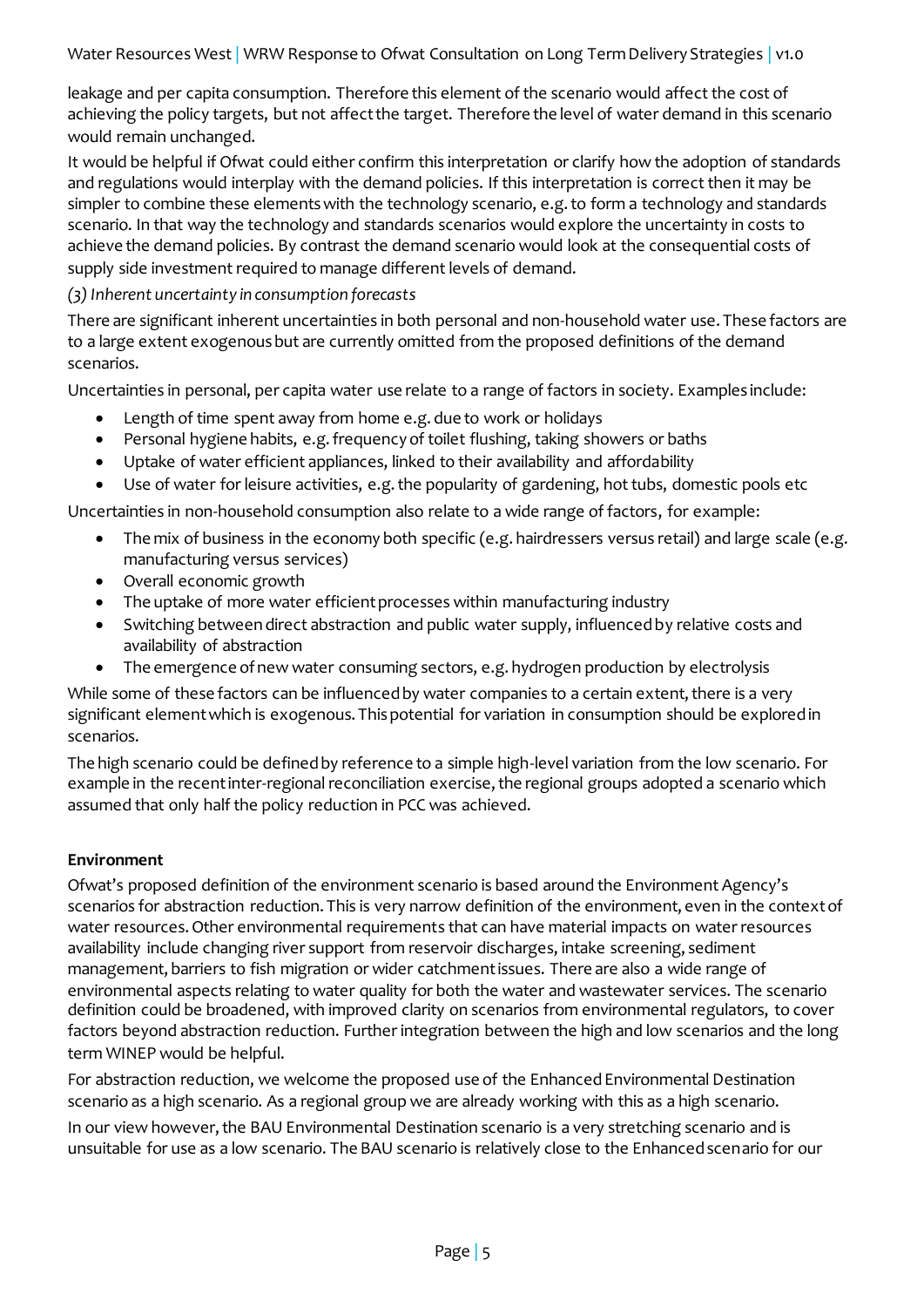region<sup>11</sup> and goes beyond current government policy in a number of ways. The BAU scenario is a technical scenario based on an assumption that there is a fixed percentage of flow that needs to be protected in a changing climate. It does not reflect other aspects of WFD or government policy.

Reasons for not using the BAU scenario as the low scenario include:

- It is based on climate scenario AFIXK which is one of the driest scenarios in the Future Flows Hydrology based on UKCP09. It corresponds to a 3.90°C climate sensitivity<sup>12</sup> which is at the upper end of the range estimated by the IPCC
- The underlying flow and abstraction data is based on a snapshot from the EA's Water Resources GIS system and therefore doesn't include the benefit of recent or planned AMP7 investments.
- It does not include local intelligence, results of ongoing WINEP investigations or catchment scale modelling to identify ecological needs
- It assumes abstraction reduction is the only possible solution
- Abstraction reductions are built-up from all water bodies in the dataset without further assessment, e.g. there is no consideration of cost / benefit or disproportionate cost tests
- It is more stretching than the 90% of surface water bodies and 77% of groundwater bodies targeted in the Government's 25 year environment plan.

We propose that a suitable alternative low scenario for abstraction should be based on a continuation of delivering only currently known legal requirements. That is the traditional WINEP / NEP requirements for delivering cost effective improvements and preventing WFD status deterioration.

# **Reporting scenarios and adaptive plans**

 $\overline{a}$ 

It is not yet clear how Ofwat see the common scenarios being combined and reported on. The consultation talks about eight scenarios but we cannot easily identify eight scenarios. There are four dimensions to the proposed common scenarios, each with a high and low component. All combinations of these factors represent plausible alternative futures. Therefore in traditional scenario analysis these would be combined to give  $2^4$  = 16 scenarios as shown in [Table 2:](#page-5-0)

| Scenario    |          |   |          |          |   | 6 |   | 8 | q | 10 | 11       | 12 | 13 | 14 | 15 | 16 |
|-------------|----------|---|----------|----------|---|---|---|---|---|----|----------|----|----|----|----|----|
| Climate     | ட        | Н |          | ┕        | ┕ | H | H | H |   | ┕  | ┕        | н  | н  | н  |    | н  |
| Technology  | ►        | - | H        | ┕        | ┕ | H | ┕ | ┕ | н | Η  | <u>.</u> | Η  | Н  | ┕  | Н  | Н  |
| Demand      | <b>.</b> |   | <b>.</b> | Η        | ┕ | ┕ | H | ∽ | Η | ┕  | Η        | Н  | ►  | Н  | Н  | Н  |
| Environment | ┕        |   |          | <u>ь</u> | Н | ► |   | Η |   | Η  | Η        | ┕  | Н  | Н  | Н  | Η  |

<span id="page-5-0"></span>*Table 2. The scenarios implied by Ofwat's use of four dimensions, each with a high (H) and low (L) component.*

It may be that the high scenarios are not intended to be combined, which would limit the assessment to the first five scenarios in the table. There is a trade-off here. Fewer scenarios reduce the reporting burden and make it easier to engage with and understand the evidence. More scenarios allow for a more comprehensive understanding of the risks and the degree that plans may need to adapt.

We suggest the following simplifications could be made to balance these factors

 Assume the technology scenario is explored independently of the others, so that the only high technology scenario reported is scenario 3 in our table above

<sup>11</sup> For Water Resources West the difference between the two scenarios is 63 Ml/d, compared to a total demand of over 4,400 Ml/d (from our Reconciliation Inputs, August 2021).

<sup>&</sup>lt;sup>12</sup> Prudhomme, Christel & Dadson, Simon & Morris, D. & Williamson, J. & Goodsell, G. & Crooks, S. & Boelee, Leonore & Davies, H. & Buys, G. & Lafon, Thomas & Watts, G.. (2012). Future Flows Climate: An ensemble of 1 km climate change projections for hydrological application in Great Britain. Earth System Science Data. 4. 143- [DOI: 148. 10.5194/essd-4-143-2012.](https://www.researchgate.net/publication/258644344_Future_Flows_Climate_An_ensemble_of_1-km_climate_change_projections_for_hydrological_application_in_Great_Britain) Table 1.